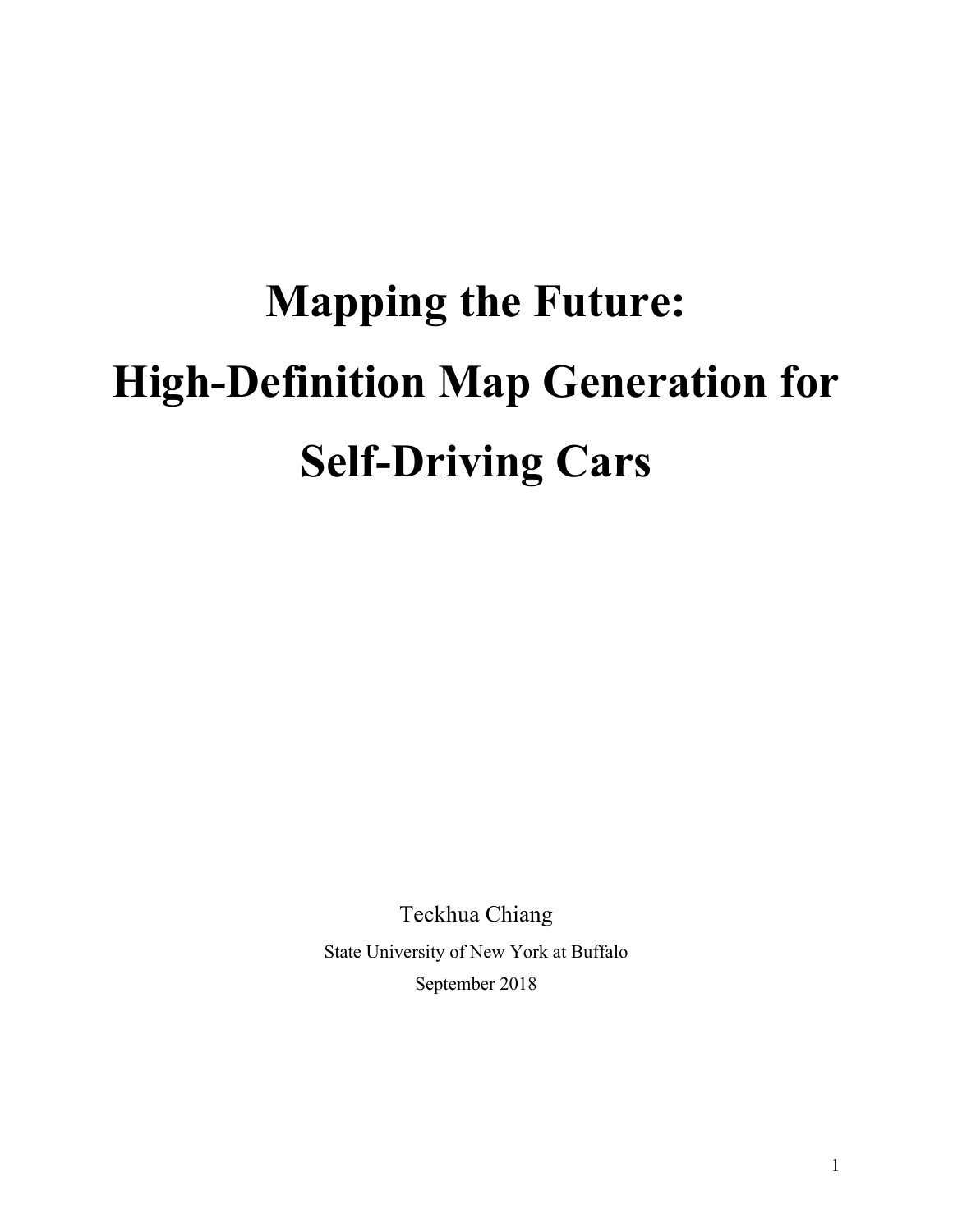#### **ABSTRACT**

High-definition maps are used by self-driving cars to navigate through complex traffic environments. Even though high-definition maps are a critical element of existing autonomous vehicle algorithms, generating them is a challenge due to the significant cost of purchasing the necessary sensors and the limited availability of procedures for turning data into maps. Thus, the difficulty of high-definition map generation impedes self-driving car development. This research makes it possible to quickly and efficiently create high-definition maps because it produced an innovative generation procedure that requires less sensor data input compared to traditional generation methods, utilizes open-source software, outputs maps in a standardized configuration, and can be modified with alternative mapping algorithms. This procedure integrates data collection, preparation, processing, merging, and annotation, thereby expediting the task of translating sensor data into high-definition maps. As a result, this process greatly reduces the barriers to self-driving car research and accelerates the realization of a future with autonomous transportation.

**Keywords:** high-definition maps, self-driving cars, autonomous vehicles

Researched under the supervision of Professor Chunming Qiao, SUNY Distinguished Professor, Department Chair, Adjunct Professor of Electrical Engineering, and Roman Dmowski, iCAVE2 Project Manager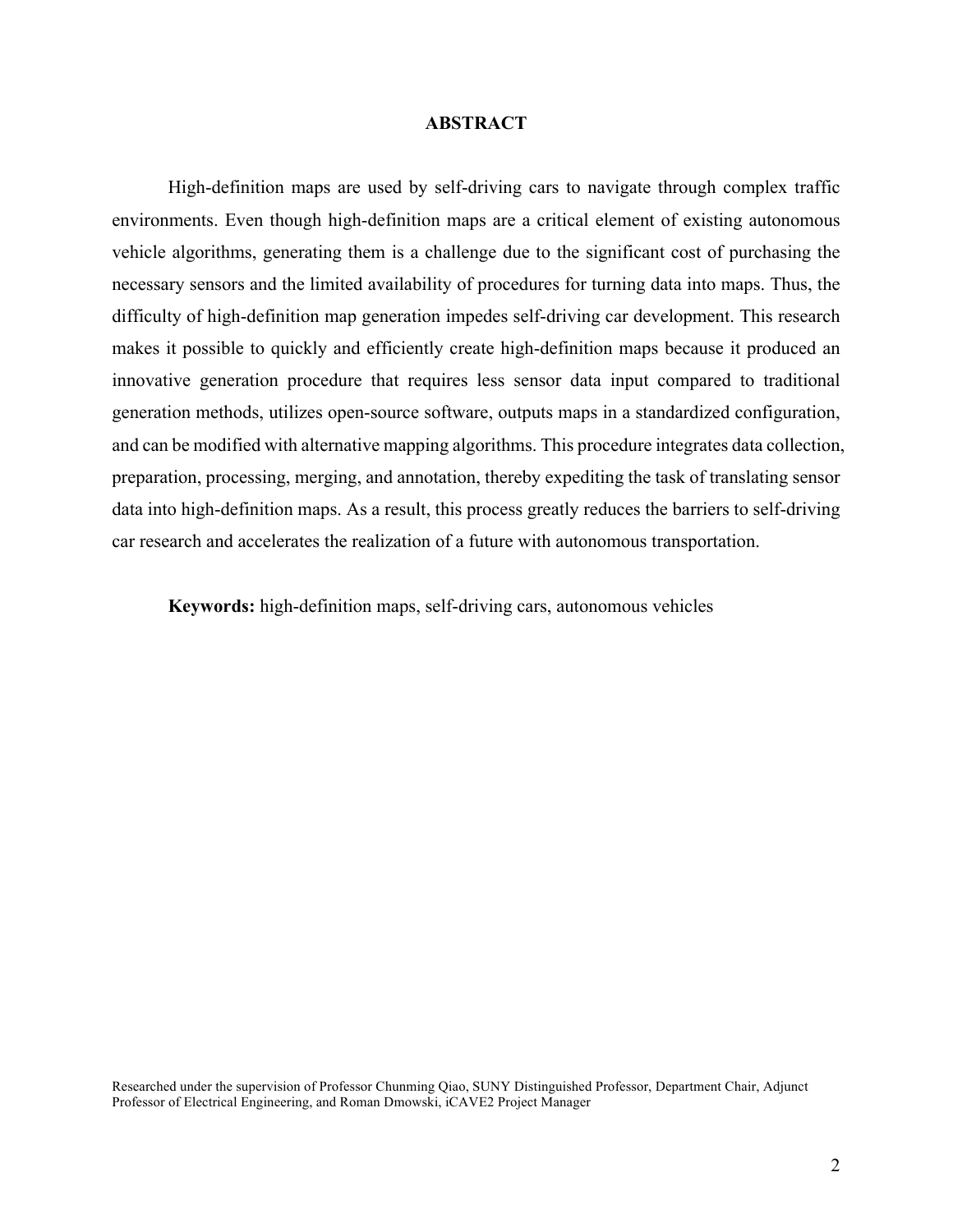## **I. INTRODUCTION**

High-definition maps, otherwise known as HD maps, are geospatial maps built for robotics applications. Unlike conventional maps, which only provide a rough approximation of a region, high-definition maps are exceptionally precise in their description of an area, often attaining centimeter-level precision. Due to the fact that computers require a precise understanding of 3D spaces to maneuver, high-definition maps are vital for robotics development and research.

Especially in the case of autonomous vehicles, high-definition maps play a critical role because their precision and comprehensiveness aids navigation in self-driving cars. Due to the complex interactions and unpredictable conditions that occur in everyday driving situations, realtime decision-making is difficult to implement reliably without using prior information to aid autonomous algorithms. The precision of high-definition maps helps autonomous vehicles localize themselves by comparing scans of the current environment with their existing record of the area, allowing them to identify exactly where they are positioned within several centimeters of error. Meanwhile, the comprehensiveness of HD maps also reduces the computational burden on autonomous software by alerting perception systems to potential points of interest, such as the location of lane markings, street signs, and traffic lights, for more efficient recognition. With regard to autonomous vehicle research, high-definition maps are required to run and test the majority of self-driving algorithms, thus necessitating a method of easily generating such maps.

While high-definition maps are an essential component of existing autonomous vehicle architectures, generating them is a challenging and time-consuming task. Traditional highdefinition maps are generated using data from a variety of sensor systems, including camera, ultrasound, radar, LiDAR (Light Detection and Ranging), GPS (Global Positioning System), and IMU (Inertial Measurement Unit). However, the cost of purchasing all of these sensor systems and integrating them into a single vehicle platform often makes the process of obtaining the necessary data incredibly restrictive. Furthermore, there is no easily-accessible open-source algorithm for processing these sensor inputs into a usable high-definition map. As a result, researchers are forced to either outsource high-definition map generation to professional mapping companies or develop their own mapping algorithms, both of which are not conducive to quick and flexible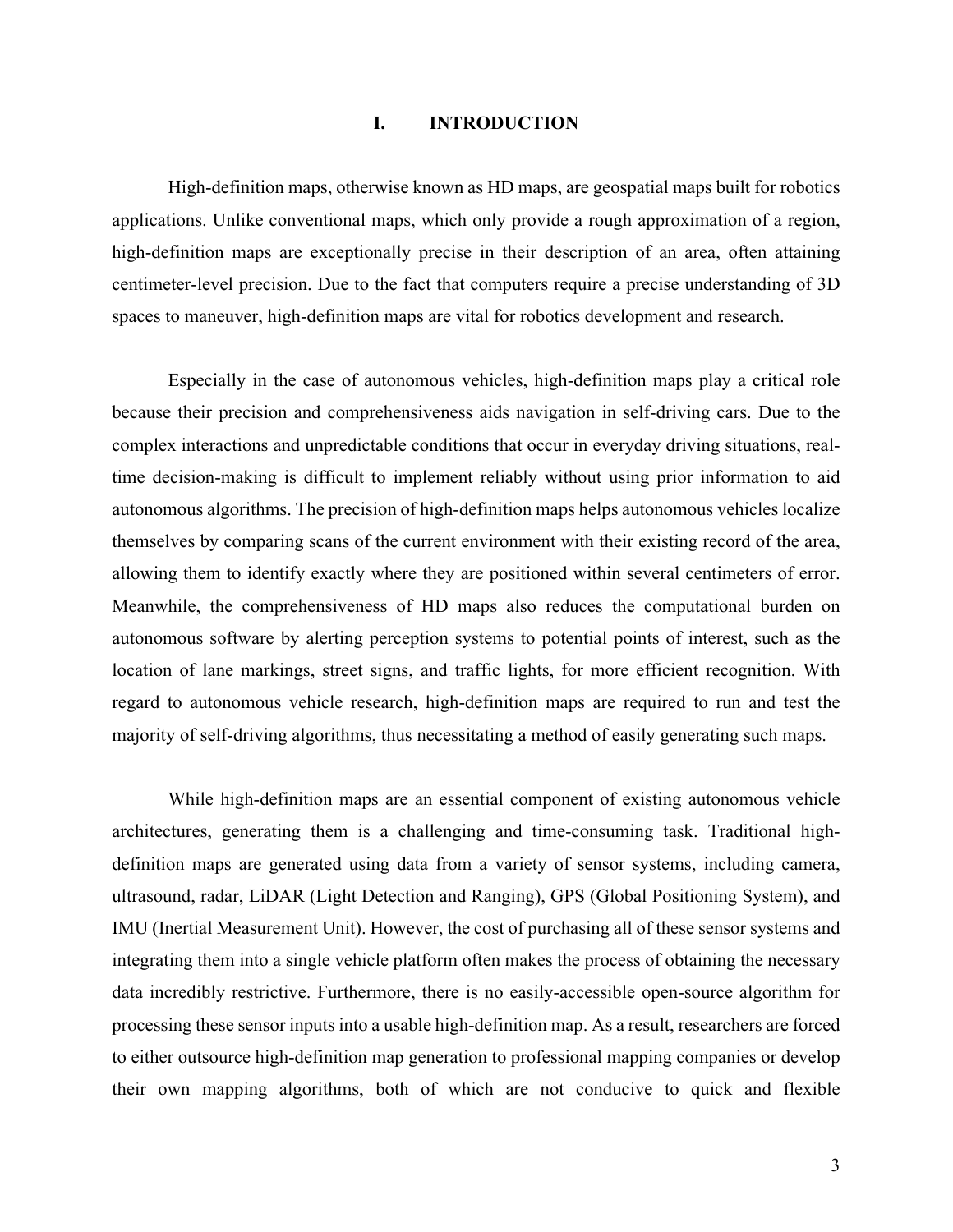experimentation. Finally, there is no industry standard for a high-definition map format that is portable across multiple autonomous vehicle software systems. Thus, the difficulty of highdefinition map generation poses a significant barrier to future autonomous vehicle research.

This paper explains how to use open-source software, such as Autoware [1], an ROS-based [2] software for self-driving vehicles, in order to quickly and efficiently generate high-definition maps in a widely-adopted data format using LiDAR input. It provides a step-by-step guide on how to transform raw sensor data into full high-definition maps, as well as notes on possible issues that may be encountered along the way. Finally, it discusses the positive and negative aspects of highdefinition map generation, as well as potential areas of research in the future.

## **II. BACKGROUND**

This research was part of the iCAVE2 Project [3] led by Professor Chunming Qiao and conducted at the University at Buffalo. The project aims to develop an integrated 5-in-1 instrument for Connected and Autonomous Vehicle Evaluation and Experimentation (iCAVE2). The instrument consists of five components: a driving simulator, a traffic simulator, a network simulator (NS), several instrumented vehicles (IVs) including an autonomous vehicle (AV), and an instrumented environment in SUNY Buffalo's Motion Simulation Lab [4]. The iCAVE2 simulator is intended to provide an unprecedented virtual model for testing autonomous vehicle algorithms and systems. It combines the benefits of existing simulators and road testing facilities by providing a flexible, scalable, low-cost, realistic, and most importantly, safe, platform for the evaluation of connected vehicle and autonomous vehicle technologies. Thus, it is particularly wellsuited for researching topics such as safety, efficiency, and sustainability with regard to experimental autonomous technologies and rare road conditions.

This investigation of high-definition map generation was prompted by the iCAVE2 project's additional goal of activating and experimenting with the autonomous mode for a selfdriving car running the Autoware and Apollo [5] software platforms. By discovering a fast and efficient method of high-definition map generation, it is now possible to test autonomous algorithms in a real-world environment. This provides the iCAVE2 project with a variety of new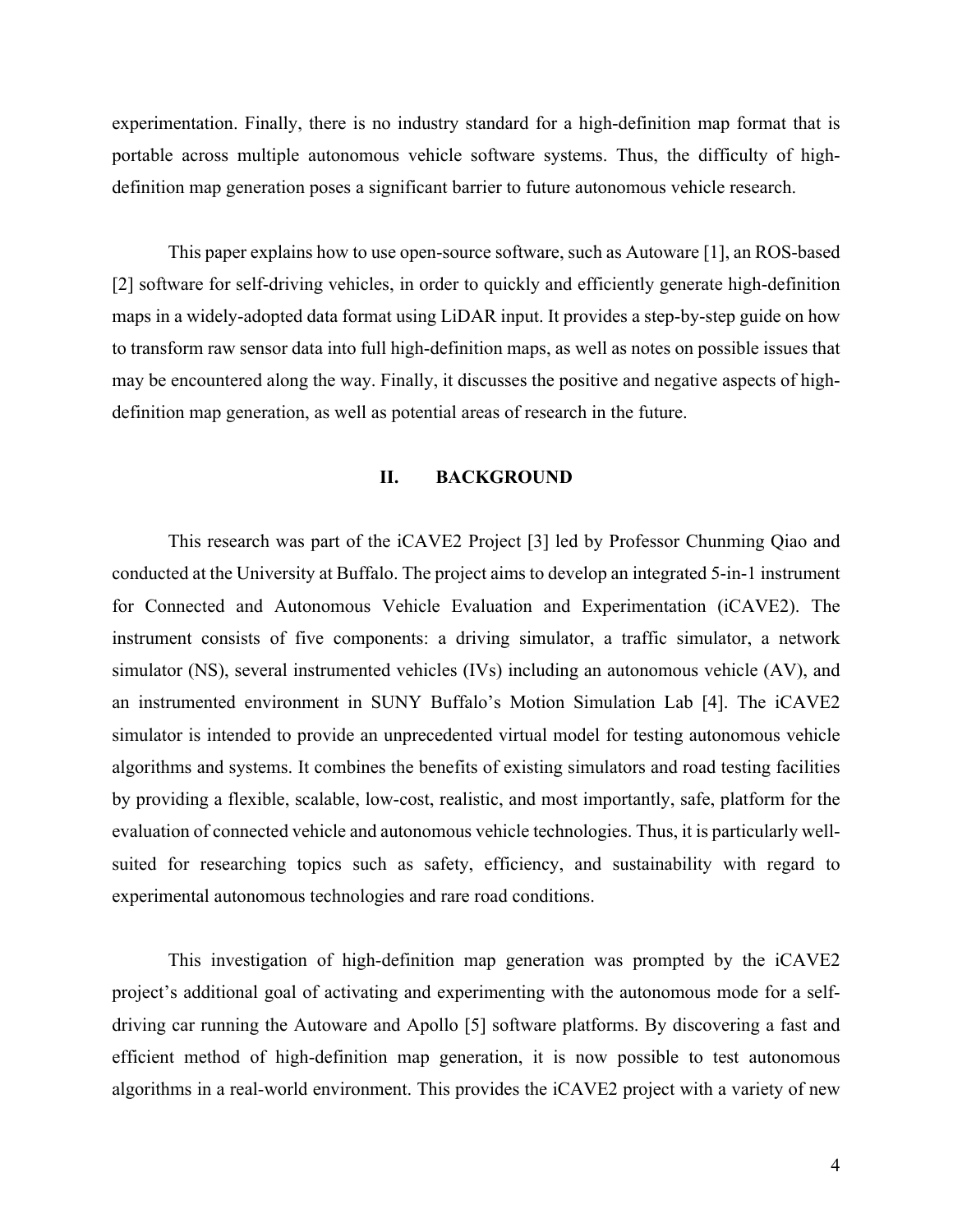avenues for research, including comparing the performance of self-driving software within the iCAVE2 simulator with its performance on a real autonomous vehicle.

#### **III. DEVELOPMENT**

The procedure outlined in this paper is based upon extensive research on relevant academic papers, articles, and discussions. After identifying the key elements required for high-definition map generation, further research was conducted in order to evaluate and select the appropriate approach and software for each individual stage. In the end, this procedure integrates data collection, preparation, processing, registration and merging, and annotation, as well as localization simulation testing, into a single, streamlined process. By incorporating these core task into a standard framework for high-definition map generation, this procedure makes it possible to quickly and efficiently create high-definition maps because it requires less sensor data input compared to traditional methods, utilizes open-source software, outputs maps in a standardized configuration, and can be modified with alternative mapping algorithms.

#### **IV. REQUIREMENTS**

In this research, the sensor data utilized to generate high-definition maps was collected using a Velodyne VLP-16 LiDAR [6] mounted on a Local Motors Olli self-driving bus [7]. However, any vehicle platform with any LiDAR model can be used for LiDAR data collection. As discussed previously, traditional high-definition maps are constructed using data from various sensor inputs. However, this procedure has been streamlined to only require LiDAR data.

The high-definition map generation protocol described below uses a variety of external software to perform operations on the LiDAR data. For instance, the protocol uses Autoware, an "all-in-one" open-source software for self-driving vehicles based on the Robot Operating System (ROS), in order to perform the majority of the required scan transformations. Autoware is a computationally intensive software, requiring the use of a computer with high-processing power, and is run on the Ubuntu Linux distribution [8]. Autoware also provides a range of sensing,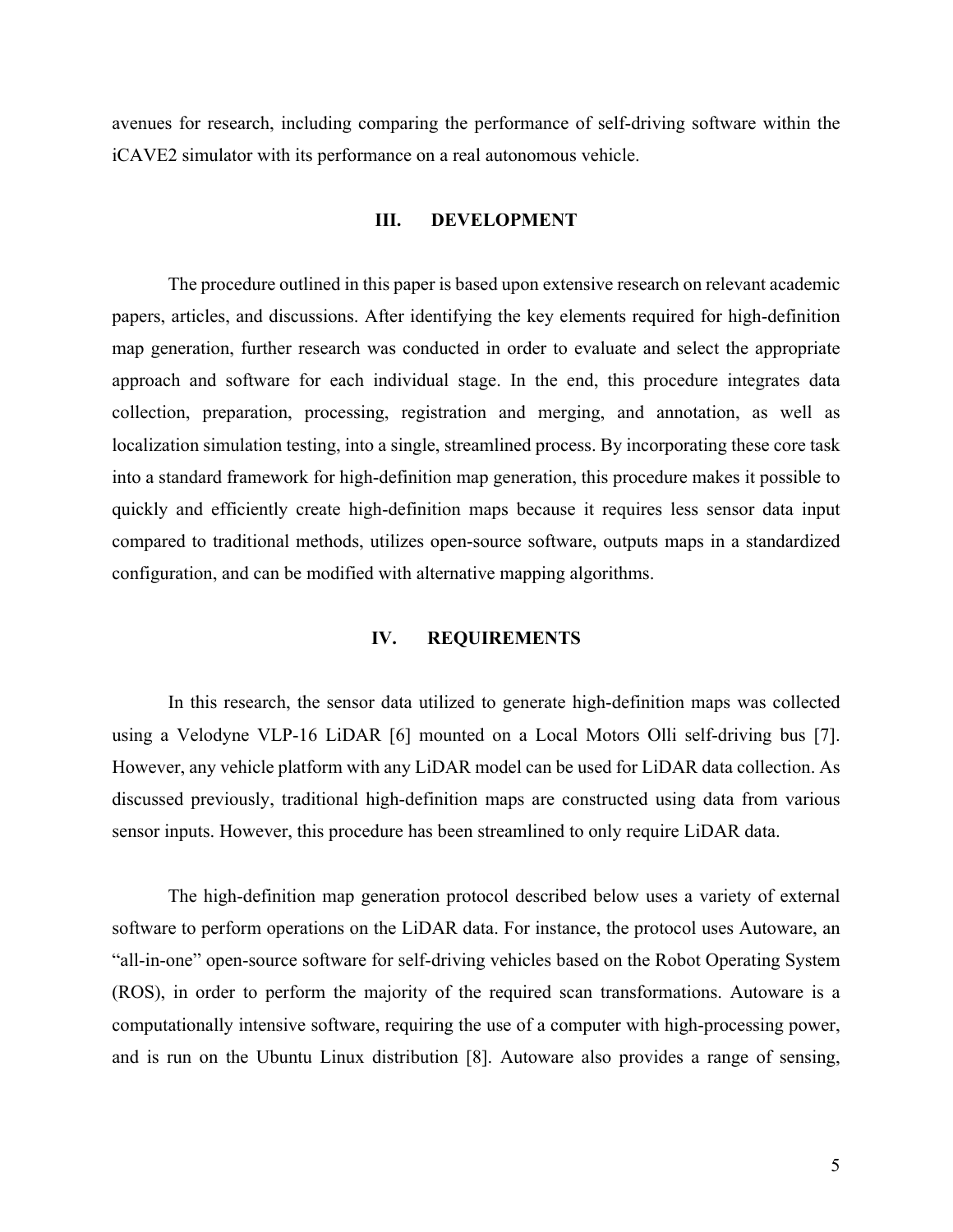perception, decision, planning, and actuation capabilities. Specifically, Autoware's localization module can be used to test the effectiveness of the high-definition map at the end of the process.

#### **V. PROCEDURE**

This high-definition map generation procedure is composed of five major stages: LiDAR data collection, PCAP preparation, NDT processing, ICP registration and merging, and road logic annotation. At the end, it is possible to test the resulting map in the Autoware localization module. Watch the accompanying video tutorial [9] to see how the corresponding actions appear onscreen.

In this procedure, high-definition maps are composed of point cloud structure data and vector feature data, represented by a PCD file and CSV files respectively. The PCD (Point Cloud Data) file [10] stores a point cloud representation of the mapped environment, which allows autonomous software to perform LiDAR-based localization. Meanwhile, a series of CSV files provides a vector map that represents a set of features inherent to the road, such as lanes, stop lines, traffic lights, and intersections, that aid the function of decision and planning modules.

**1) LiDAR Data Collection** – The first stage is to collect the LiDAR data needed to construct a high-definition map. Drive the data collection vehicle around a designated test site several times, preferably in a closed loop, in order to collect a detailed LiDAR scan of the area. Afterwards, the LiDAR scans can be downloaded as a series of PCAP (Packet Capture) files.

The 3D LiDAR data in the PCAP files can be visualized using VeloView [11], an application developed by ParaView [12], that can playback pre-recorded data and display detailed information about each scan. Each PCAP file is a series of sensor data packets, which represent a series of point clouds that describe the topology of the sensor's surroundings at a single moment. Played in sequence, the point clouds represent the entire environment, but they cannot be used as a high-definition map yet. The individual point clouds must be concatenated together, transformed to match with each other, and then merged into a single point cloud.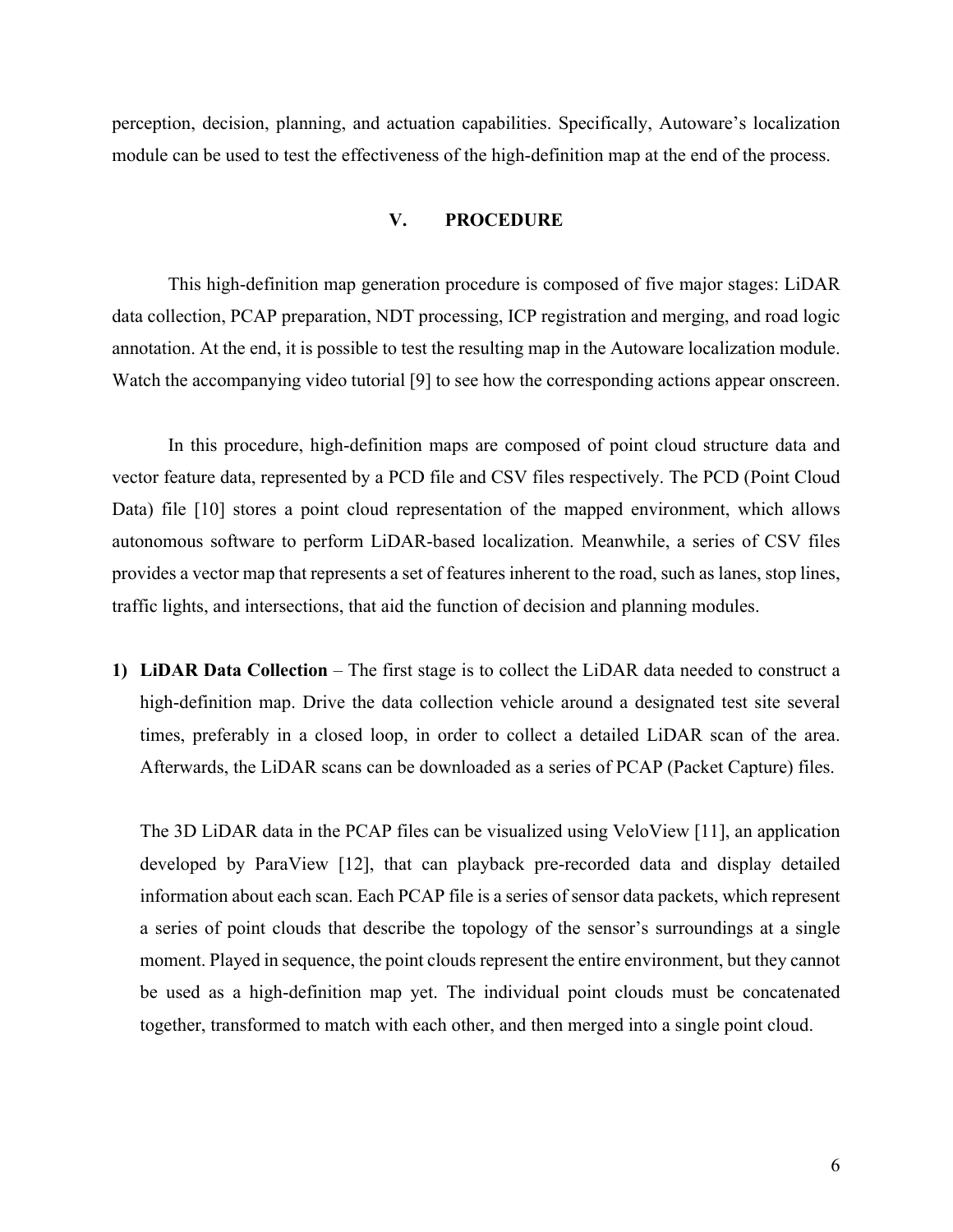**2) PCAP Preparation** – The second stage is using Wireshark [13] to combine the multiple PCAPs into a single PCAP for easier processing. Wireshark is a free, open-source protocol analyzer that allows users to view and operate on the contents of PCAP files. After uploading all of the individual PCAPs, Wireshark automatically concatenates all of the data packets within the PCAPs. The full data stream can then be exported, resulting in a single PCAP file that contains all of the LiDAR scans in sequential order.

When combining the PCAPs, it must be ensured that they are in sequential order so that they can be concatenated correctly. Furthermore, it is extremely important that there are no jumps in the position of the data collection vehicle anywhere within the scans (e.g. stopped scanning at one location, moved to another position, and then resumed scanning). The rest of the highdefinition map generation process relies on the assumption that the scans are continuous, since sudden jumps in position disrupt the Normal Distributions Transform algorithm.

**3) NDT Processing** – The third stage is using Autoware to process the PCAP file containing all of the recorded LiDAR data and convert it into a PCD file. The Point Cloud Data (PCD) file format is a custom format designed to store 3D point cloud data and created by Point Cloud Library (PCL) [14], an open-source project for point cloud processing. While there are many other point cloud data file formats, PCD offers significant advantages over the rest due to its flexibility and speed. First of all, PCD is widely-used, open-source, and human-readable. Furthermore, it provides the ability to process and store organized point cloud datasets.

After launching Autoware on the command line, an interface will appear on screen. In the "Sensing" tab, select the applicable LiDAR model under the "LiDARs" category. In the "Computing" tab, activate the "ndt\_mapping" module. In terminal, run the command:

```
$ rosrun velodyne driver velodyne node model:=the model type
read once:=true pcap:"=/the/pcap/path/data.pcap"
```
Autoware will now start processing the PCAP and converting it into a PCD. In order to confirm that Autoware is performing the Normal Distributions Transform (NDT) [15] correctly, RViz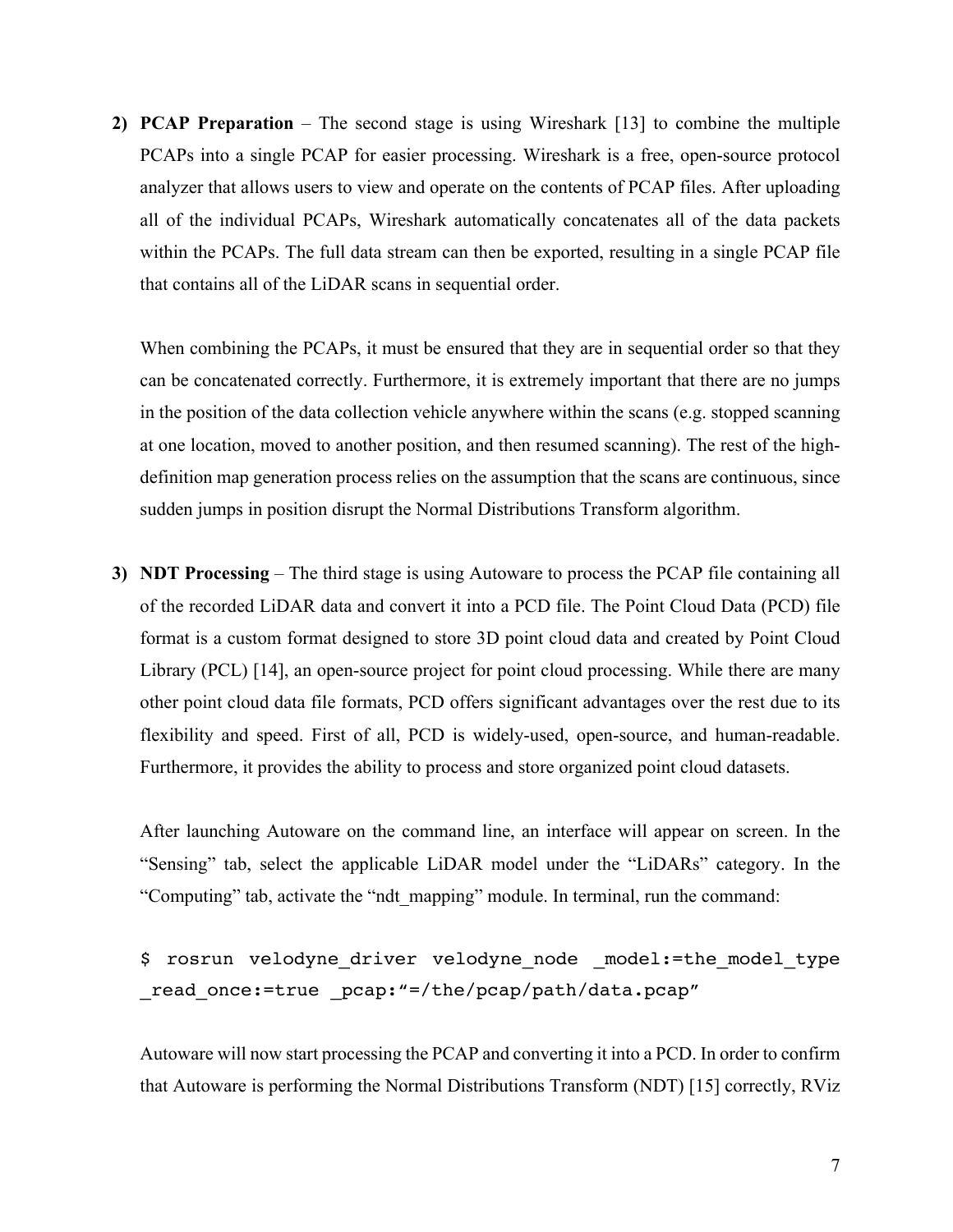[16] can be used to visualize the process. After the RViz screen appears, change the configuration to "ndt\_mapping.rviz." The transformed point cloud from the LiDAR scans will appear in the visualizer. Then, follow along as the Autoware "ndt mapping" module registers each LiDAR scan to its predecessor, allowing it to recreate the path of the data collection vehicle and match each point cloud frame to a three dimensional grid. In doing so, Autoware converts the relative point clouds from the PCAP into the static point cloud of a PCD.

After the entire process has completed, return to the "Computing" tab. Next to the "ndt mapping" checkbox is a button labeled "[app]." Select a destination folder path and then click "PCD OUTPUT," which will export the final point cloud in PCD format.

**4) ICP Registration and Merging** – The fourth stage is using CloudCompare [17] to merge multiple PCDs into a single PCD. For small test sites, it is reasonable to follow the previous stages in order to generate a PCD from a series of consecutive PCAPs. However, the entire process operates under the assumption that the PCAPs were recorded consecutively, with no shifts in the position of the data collection vehicle. This means that the entire location would have to be scanned in one attempt, which is not feasible for larger areas. Thus, in order to generate a high-definition map for a road network, it is necessary to repeat the process several times, creating a series of PCDs that describe different sections of the entire region. These PCDs must then be merged into a single PCD before it can be used as a high-definition map.

There are some restrictions that must first be considered when attempting to merge multiple point clouds together. First of all, the two point clouds that are being merged must share some common points, meaning that they overlap in certain places. Without these frames of reference, it would be impossible to correctly register them into a single point cloud. Additionally, merging point clouds generated using scans from two differently-positioned LiDARs interferes with the effectiveness of localization when the PCD is given to Autoware.

CloudCompare is an open-source project devoted towards developing 3D point cloud and mesh processing software. It is especially useful because it allows users to perform complex transformations on multiple point clouds, while also providing a responsive interface. After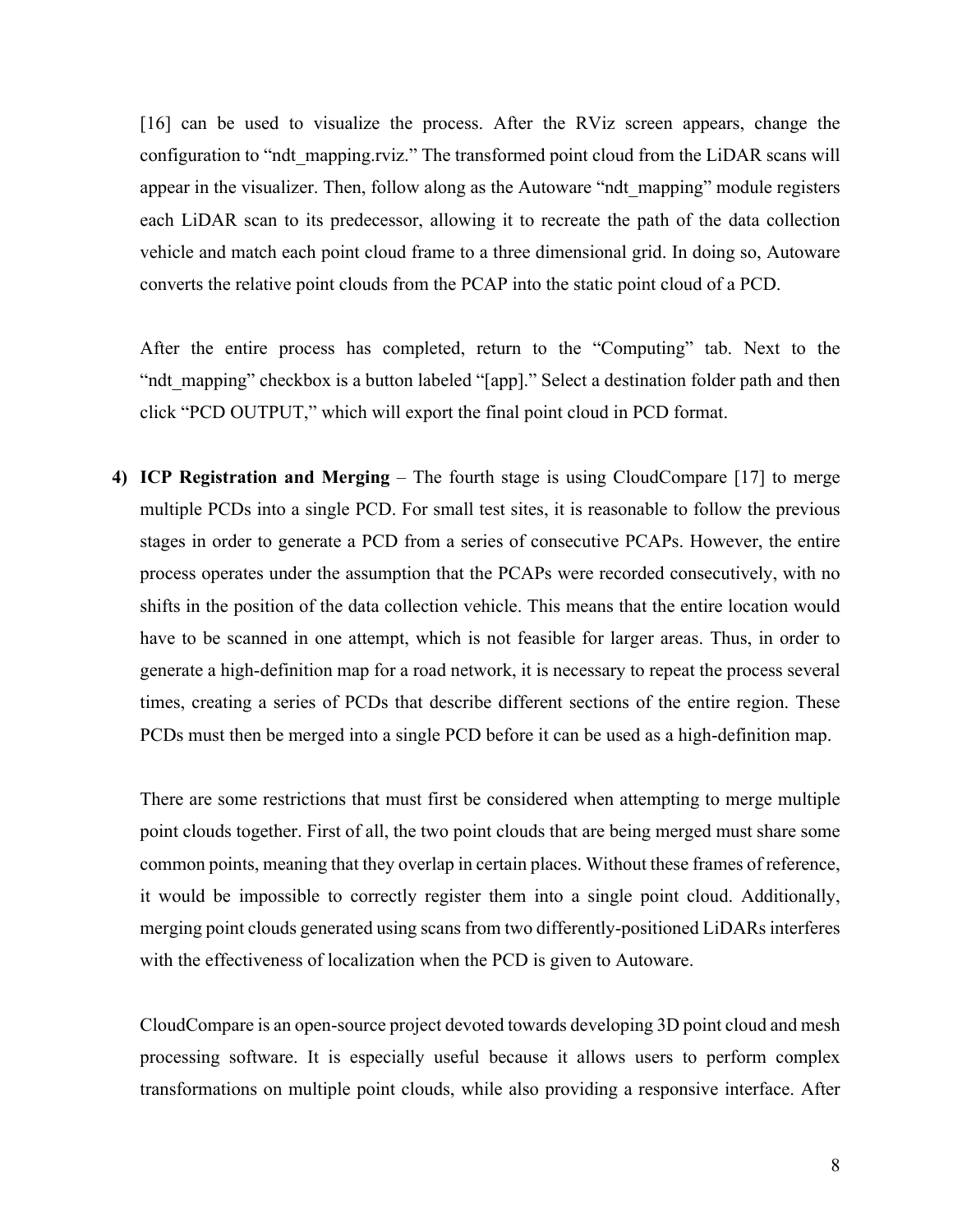launching the CloudCompare visualizer, load the PCDs into the application. Select two PCDs to merge first. Manually transform one of the point clouds using the translation and rotation commands so that their shared points are roughly overlaid. Then, use the Iterative Closest Point (ICP) [18] algorithm in order to register the point clouds. Before the ICP registration is performed, input the theoretical overlap of the two point clouds (e.g. what percentage of both point clouds will be shared with one another). Merge the two registered point clouds into a single point cloud. Repeat the entire process, adding a new point cloud to the merged point cloud, until there is only a single point cloud. Save and export the fully registered point cloud as a PCD. The resulting PCD is the point cloud data component of the high-definition map.

- **5) Road Logic Annotation** The fifth stage is using VectorMapper [19] in order to generate a series of vector map files in CSV format from a PCD. VectorMapper is an online tool developed by MapTools [20] that allows users to create a vector map from point cloud data. Start by uploading the PCD on the "FILE UPLOAD" tab. Then, click on the button labeled "OPEN Vector Mapper" in order to launch the tool. Under the "File" dropdown menu, click "Open PCD file…" and select the uploaded PCD contained in "/home/autoware/Uploads." Add the necessary road logic annotations using the tools under the "Add" dropdown menu. Under the "File" dropdown menu, click "Save ADAS dir…" and save the file in "/home/autoware/Downloads." Go to the "FILE DOWNLOAD" tab and download all of the CSV files. The sum of these CSVs is the vector map component of the high-definition map.
- **6) (Optional) Localization Testing**  After completing the high-definition map generation procedure, the resulting PCD map can be tested by seeing if Autoware's localization module is able to successfully locate its position on the map using only LiDAR scans of the same area. First, in the "Simulation" tab, select a ROSBAG [21] file using the "Ref ROSBAG" button. This ROSBAG should contain LiDAR scan data from the mapped area. The ROSBAG can be created from the concatenated PCAP. In the "Sensing" tab, select the applicable LiDAR model in the "LiDARs" category. After clicking the "ROSBAG" button, click "Refresh" and select "/points raw." In "ROSBAG Record," click "Start." In terminal, run the command: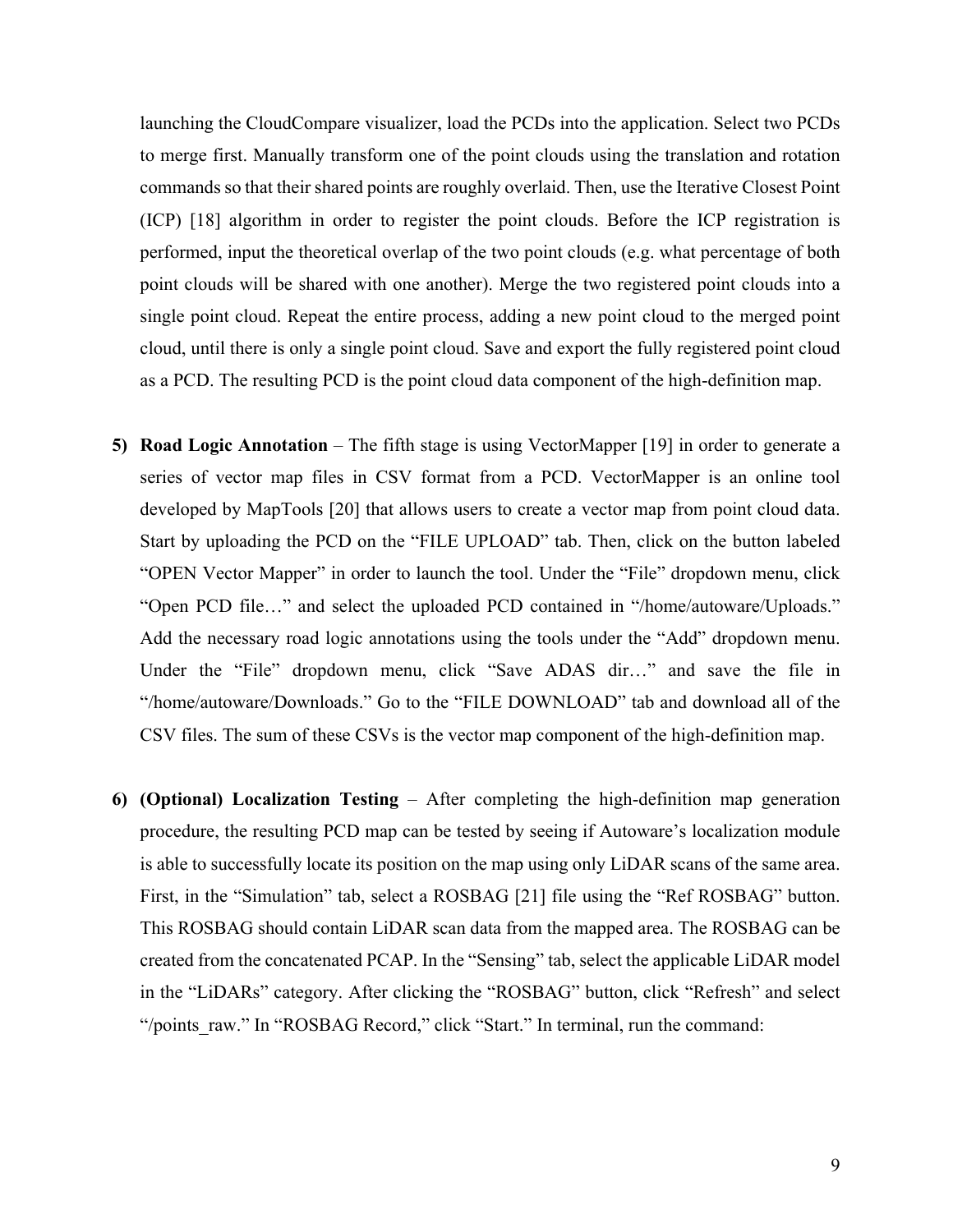\$ rosrun velodyne driver velodyne node model:=the model type \_read\_once:=true \_pcap:"=/the/pcap/path/data.pcap"

When the terminal has finished reading the PCAP, click "Stop" in "ROSBAG Record." Finally, export the newly-created ROSBAG. Reference the ROSBAG in the "Simulation" tab.

Click "Play" to initialize the simulation. Once it has finished initializing and begins running, press "Pause." In the "Setup" tab, select "Velodyne" under "Localizer," activate "TF" and activate "Vehicle Model." In the "Map" tab, reference and activate the "Point Cloud" module using the PCD file. Reference and activate the "TF" module with the launch file "/Autoware/ros/src/.config/tf/tf local.launch." In the "Sensing" tab, activate "voxel grid filter." In the "Computing" tab, activate "ndt matching." Return to the "Simulation" tab and click "Play" to resume the simulation. Launch RViz and select the configuration "~/Autoware/ros/src/.config/rviz/default.rviz." Using the "2D Pose Estimate" tool, select the starting position of the vehicle path described in the ROSBAG. Repeat until the flashing LiDAR scan lines align with the topography of the PCD map. Watch as the vehicle symbol retraces the original path of the data collection vehicle performing the LiDAR scan.

## **VI. CONCLUSION**

This research shows how autonomous vehicle researchers can easily generate highdefinition maps by following the procedure detailed above. First, collect LiDAR data using a vehicle with a mounted LiDAR. Second, use Wireshark to concatenate the multiple PCAP files created by the LiDAR into a single PCAP file. Third, use Autoware to process the point cloud instances within the PCAP file using the Normal Distributions Transform algorithm in order to produce a PCD file. Fourth, the PCD file can be registered with other PCD files using the Iterative Closest Point algorithm, and then merged together within CloudCompare to produce the final PCD. Fifth, VectorMapper can be used to add road logic annotations to the PCD and generate a series of CSV vector maps. The PCD and the CSVs form the final high-definition map. This map can then be tested by performing a localization simulation in Autoware.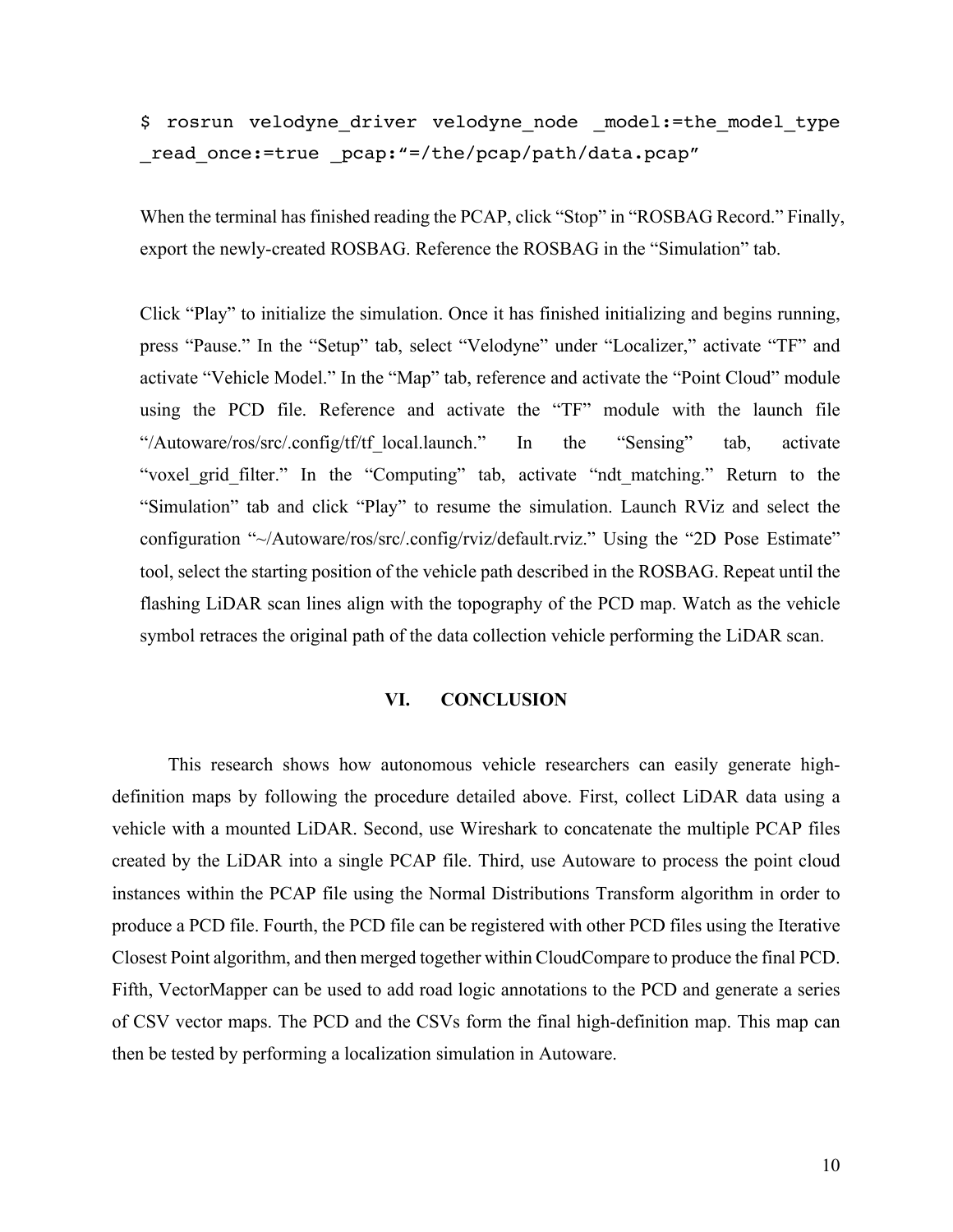While the above process greatly increases the accessibility of high-definition map generation to researchers, producing an HD map using this technique still has some limitations that must be considered. As stated above, this procedure assumes that a variety of pre-conditions are correctly met, including the fact that LiDAR data must be collected in one attempt for each non-merged PCD produced. Additionally, as the size of the map grows larger, the computational power required increases dramatically. Finally, the resulting map is definitely compatible with Autoware, but is not necessarily portable to other self-driving software platforms.

Despite the limitations mentioned above, this process provides a wide variety of benefits over traditional methods of obtaining a high-definition map, such as outsourcing the map creation to a professional vendor. First, the software needed for this process, including Autoware, is opensource. This means that anyone can have access to high-definition map generation capabilities. Meanwhile, this process produces high-definition maps in the PCD and CSV file formats, both of which have gained widespread acceptance. Finally, the entire process only mandates the collection of LiDAR data, greatly reducing the barriers to performing autonomous vehicle research.

In summary, this procedure greatly reduces barriers to performing self-driving car research by extending high-definition map generation capabilities to more scientists. Therefore, it helps accelerate the creation of advanced driverless technologies and expedites the realization of an autonomous transportation future that will greatly improve human quality-of-life. Autonomous vehicles could drastically reduce traffic fatalities, alleviate urban congestion, reduce travel costs, limit harmful emissions, improve energy conservation, and increase mobility for all.

## **VII. FUTURE WORK**

There are a wide variety of new research topics that can build upon the discoveries made over the course of this research into high-definition map generation for self-driving vehicles. While one of the main advantages of this process is its low data requirements, only needing LiDAR scans to function, it would be apt to research how to integrate other sensor inputs into this procedure. Additionally, it is important to test the quality of the high-definition map generated by this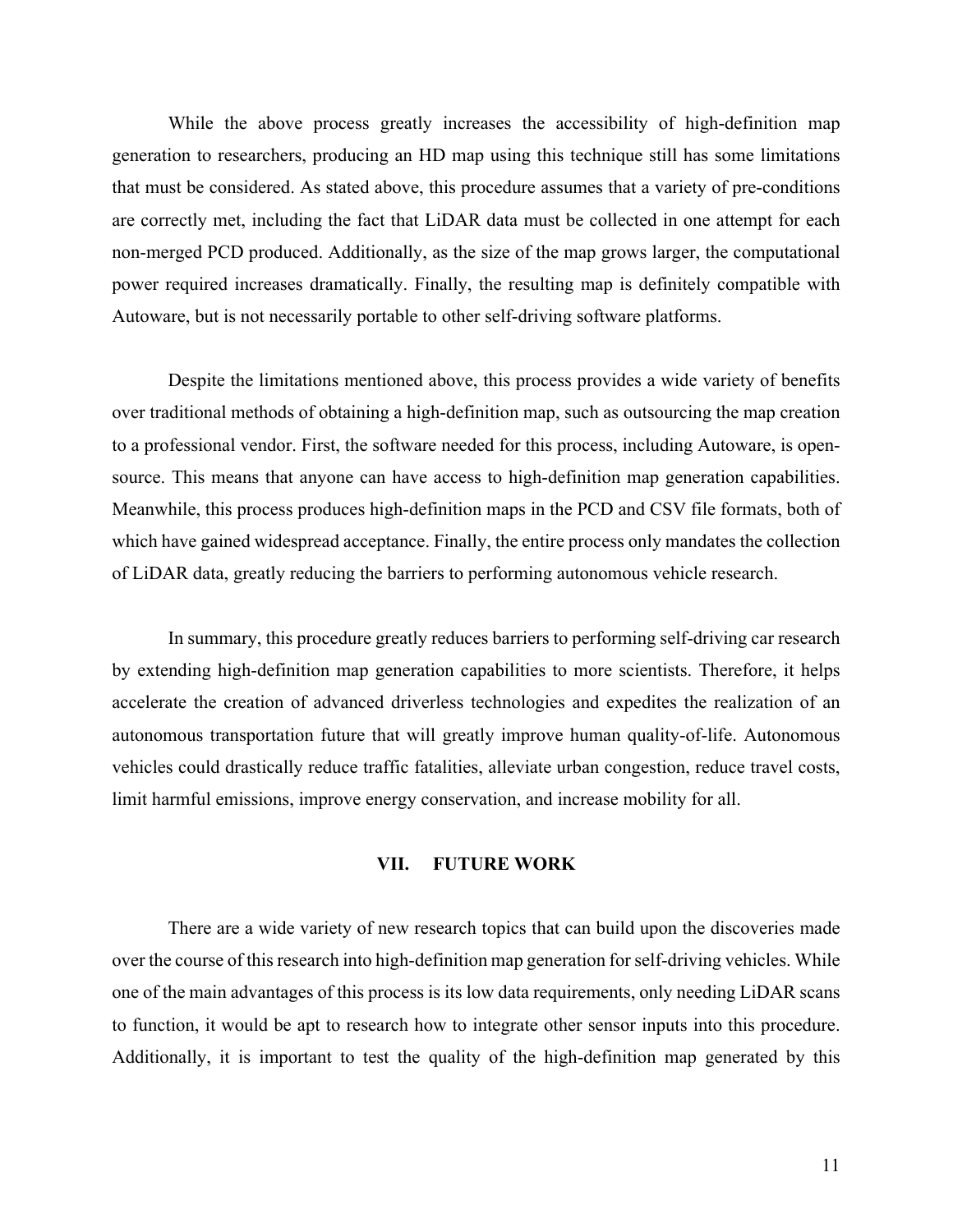procedure compared to a high-definition map created by a professional source. This will help identify inconsistencies and refine the process to reduce the level of error.

It would be helpful to research how to convert the Autoware high-definition map into a format used by other popular self-driving software platforms, such as Apollo. Apollo is a highperformance, flexible architecture developed by Baidu, which is designed to provide an integrated platform for the development, testing, and deployment of autonomous vehicles. Apollo uses a custom high-definition map format known as Apollo OpenDRIVE [22]. Finding a method to easily convert between Autoware's PCD/CSV maps and Apollo's OpenDRIVE maps would allow this HD map generation procedure to produce Apollo HD maps. This would greatly expand the accessibility of both self-driving platforms to clients and researchers alike.

Another major scientific question is what type of digital infrastructure will be best suited for generating high-definition maps on a global scale. At the moment, despite their fundamental importance to the operation of autonomous vehicles, high-definition maps only cover a small area of the world. In order for truly universal autonomous transportation to function, high-definition maps need to be extended globally so that self-driving cars can navigate everywhere. Solving this question will require researching the computational systems needed to effectively process that data into usable high-definition maps, as well as methods for coordinating a fleet of mapping vehicles.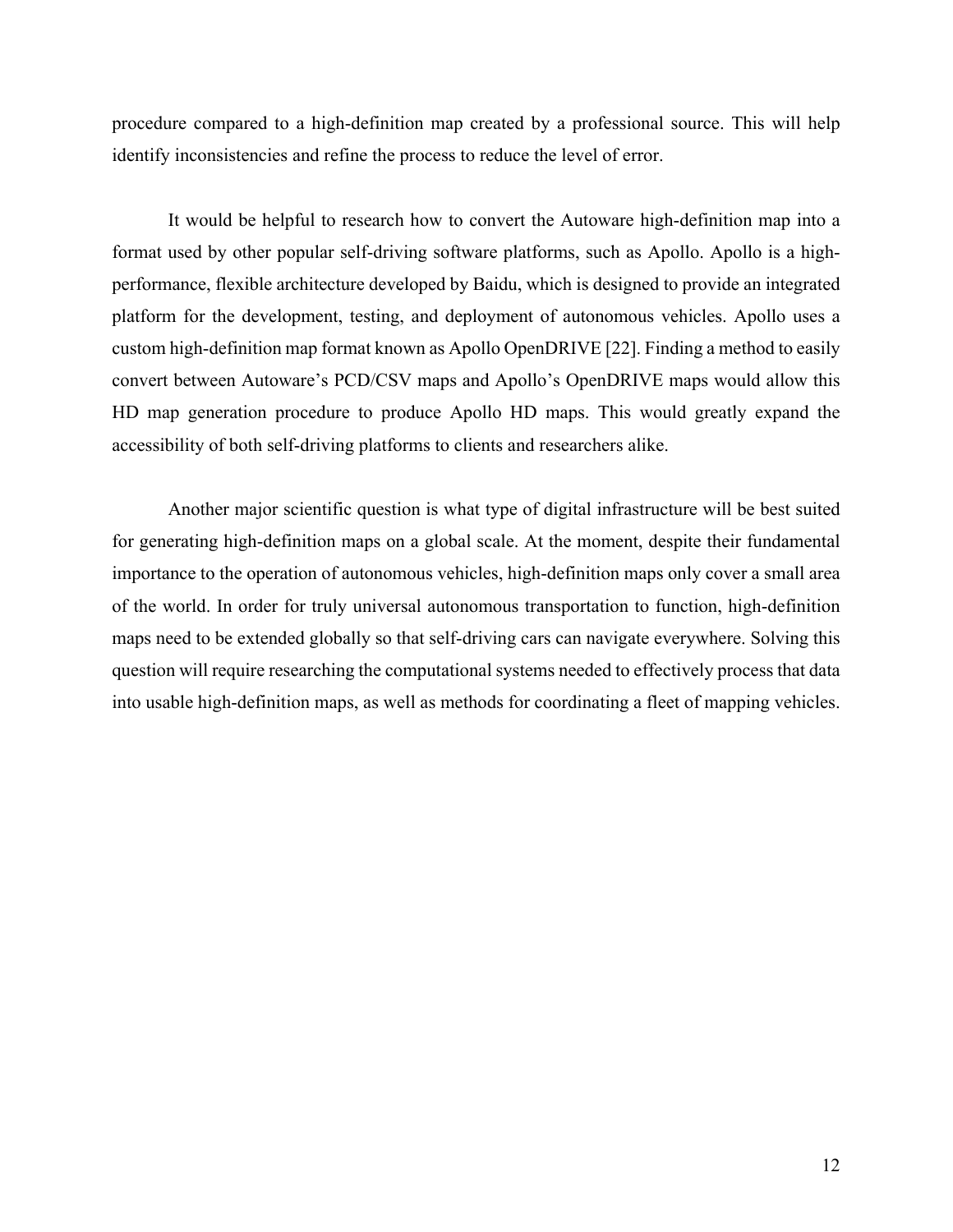### **VIII. REFERENCES**

- [1] "Autoware," Autoware, [Online]. Available: https://autoware.ai/.
- [2] "ROS," Open Source Robotics Foundation, [Online]. Available: http://www.ros.org/.
- [3] "Development of ICAVE2," University at Buffalo, 2016. [Online]. Available: https://icave2.cse.buffalo.edu/index.htm.
- [4] "Motion Simulation Lab," University at Buffalo, 2018. [Online]. Available: https://www.buffalo.edu/shared-facilities-equip/facilities-equipment/Motion-Simulation-Lab.html.
- [5] "Apollo," Baidu, 2018. [Online]. Available: http://apollo.auto/.
- [6] "PUCK™ VLP-16," Velodyne LiDAR, Inc., 2018. [Online]. Available: https://velodynelidar.com/vlp-16.html.
- [7] "Meet Olli," Local Motors, [Online]. Available: https://localmotors.com/meet-olli/.
- [8] "Ubuntu," Canonical Ltd., 2018. [Online]. Available: https://www.ubuntu.com/.
- [9] T. Chiang, "High-Definition Map Generation for Self-Driving Cars Using Autoware," 25 September 2018. [Online]. Available: https://youtu.be/T57DG7EZemU.
- [10] "The PCD (Point Cloud Data) file format," PCL, [Online]. Available: http://pointclouds.org/documentation/tutorials/pcd\_file\_format.php.
- [11] "VeloView," Kitware, [Online]. Available: https://www.paraview.org/veloview/.
- [12] "ParaView," Kitware, [Online]. Available: https://www.paraview.org/.
- [13] "About Wireshark," Wireshark Foundation, [Online]. Available: https://www.wireshark.org/.
- [14] "PCL," PCL, [Online]. Available: http://pointclouds.org/.
- [15] P. Biber, "The Normal Distributions Transform: A New Approach to Laser Scan Matching," [Online]. Available: http://citeseerx.ist.psu.edu/viewdoc/download?doi=10.1.1.10.7059&rep=rep1&type=pdf.
- [16] "rviz," Open Source Robotics Foundation, [Online]. Available: http://wiki.ros.org/rviz.
- [17] "CloudCompare," CloudCompare, [Online]. Available: https://www.danielgm.net/cc/.